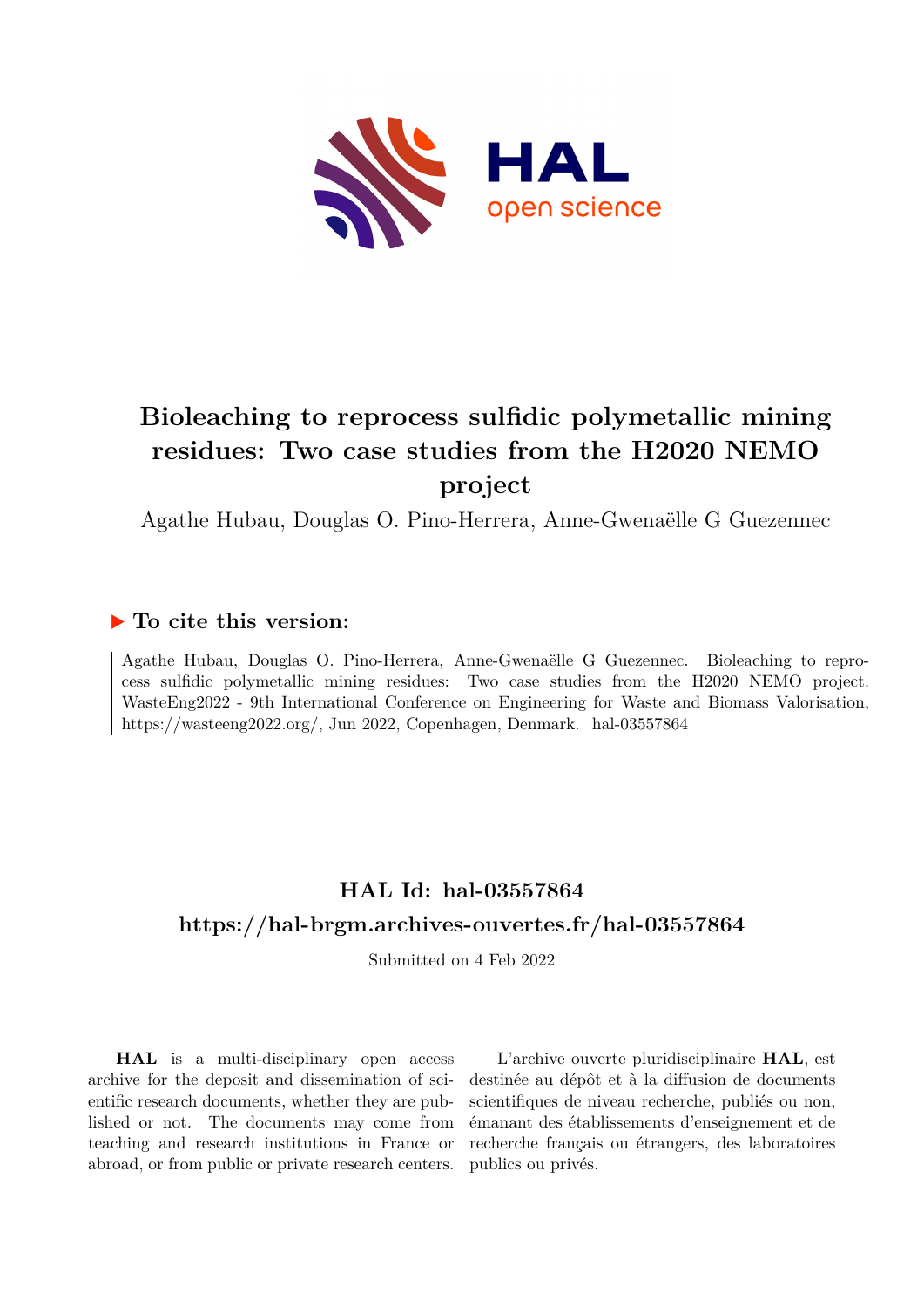## **BIOLEACHING TO REPROCESS SULFIDIC POLYMETALLIC MINING RESIDUES: TWO CASE STUDIES FROM THE H2020 NEMO PROJECT**

A. HUBAU  $^1$ , D. PINO-HERRERA $^1$ , A.G. GUEZENNEC $^1$ *<sup>1</sup> Water, Environment and Ecotechnologies Division, BRGM, Orléans, France.*

#### **1. Keywords**

Bioleaching, mining residues, sulfides, reprocessing, metals

#### **2. Highlights**

- Mining residues can be considered as a metal resource that could be reprocessed.
- Bioleaching processes recover metals by microorganism-catalysed dissolution.
- In H2020 NEMO project bioleaching was applied to Aïtik and Sotkamo mining residues.
- The residues composition highly influences the efficiency of bioleaching.

#### **3. Purpose**

In Europe, most of metallic high- or moderate-grade primary sources that are reasonably accessible and easy to process are exhausted. In today's context of resource scarcity, complex low-grade ores and extractive wastes are receiving increasing attention. In particular, mining waste may be evaluated as a metal resource while their reprocessing might mitigate environmental impacts related to mining waste disposal [1]. Many efforts are being made to develop recycling or reuse options at reduced costs, with low environmental impacts and economic benefits. Conventional processes and technologies are often not profitable, sometimes due to the complexity of composition [2]. In this context, bio-hydrometallurgy, i.e. the use of microorganisms in hydrometallurgical operations, is increasingly being recognised as an ecologically acceptable and yet economic alternative for the recovery of metals in low-grade sulfide materials. The European research project NEMO (Near-zerowaste recycling of low-grade sulfidic mining waste for critical-metal, mineral and construction rawmaterial production in a circular economy) aims to valorise sulfidic mine waste by combining innovative hydrometallurgical processes for the recovery of valuable metals and critical raw materials with the transformation of the residue in clean mineral to be used for mass production of cement, concrete and construction products [3]. In the framework of this project, this study focuses on the development of enhanced bioleaching methods (i.e. the dissolution of metals catalysed by microorganisms) on two mining residues from Sotkamo mine (Terrafame, Finland) and Aïtik mine (Boliden, Sweden).

#### **4. Materials and methods**

In the Sotkamo mine, bio-heap leaching is applied to process a pyrrhotite-rich pentlandite-containing black schist ore to extract Ni (and Zn and Cu to a lesser extent). The residues still contain 3.2%(w/w) sulfides, 1310 ppm Ni, 1370 ppm Cu and 3460 ppm Zn [4]. In the Aïtik mine, Cu concentrates containing Au and Ag are produced by flotation. The process also produces low and high sulphur tailings, the latter being targeted in our study. They contain 41.6%(w/w) pyrite, 900 ppm Co and 2240 ppm Cu. For both materials, bioleaching kinetics were first evaluated in 2 L stirred tank reactors (STR) to define basic operational parameters (pH, temperature, nutrients media…) before scaling up the process to 114 L-continuous stirred tank reactor (CSTR). The solid load was maintained at 20%(w/w) for both materials, while the nutritive medium was identical (0Km medium). The microbial consortia, mainly